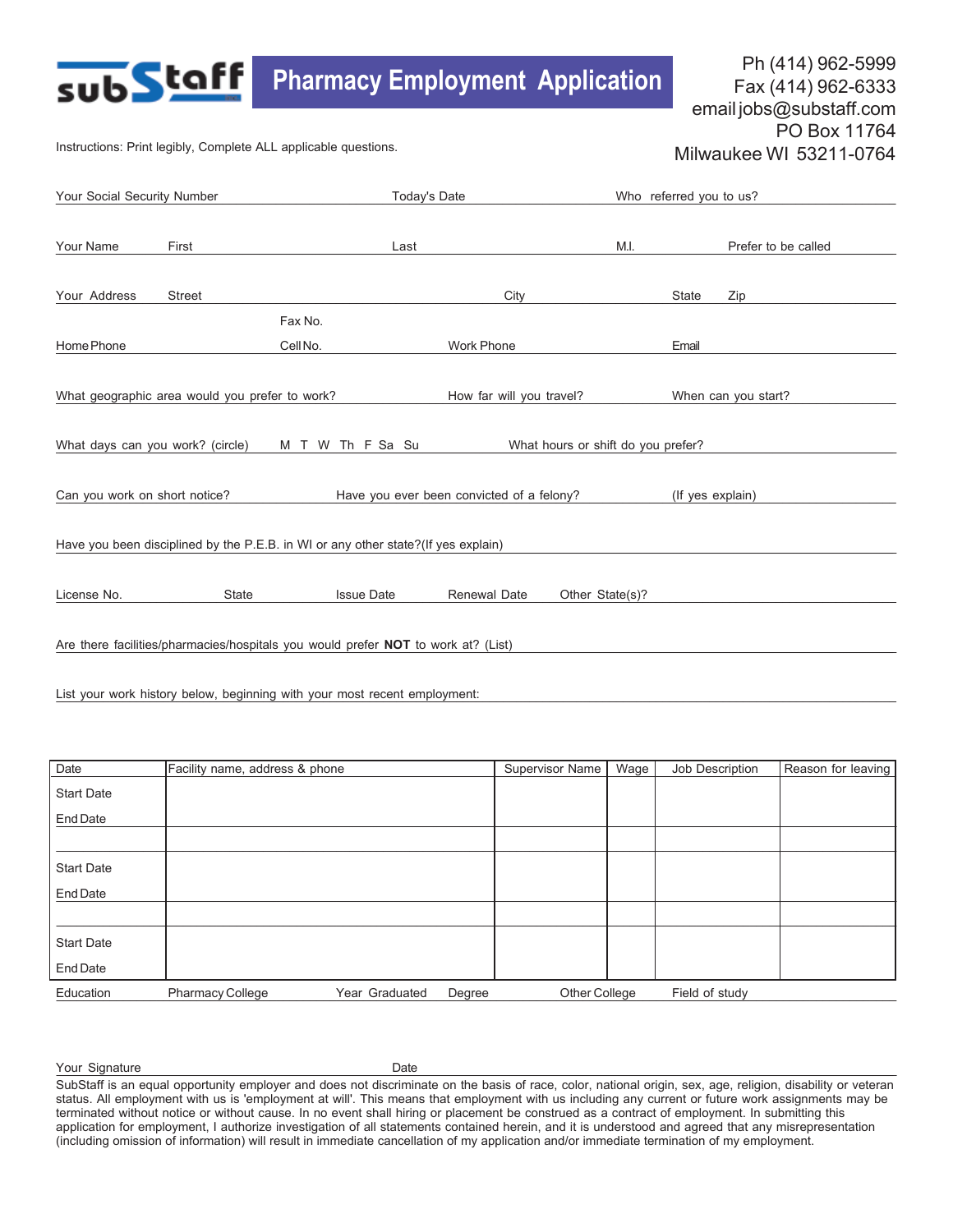

**Phone (414) 962-5999 Fax (414) 962-6333 E-mail: jobs@substaff.com PO Box 11764 · Milwaukee WI 53211**  **Name\_\_\_\_\_\_\_\_\_\_\_\_\_\_\_\_\_\_\_\_\_\_** 

**Date\_\_\_\_\_\_\_\_\_\_\_\_\_\_\_\_\_\_\_\_\_\_** 

## **MANDITORY REFERENCE INFORMATION**

#### **Business References**

We request contact information for two industry business references

| Reference One             | Reference Two             |  |  |  |
|---------------------------|---------------------------|--|--|--|
| Name and Title            | Name and Title            |  |  |  |
| Company Name and Location | Company Name and Location |  |  |  |
| Phone                     | Phone                     |  |  |  |

#### **Personal References**

We request information from two current or former co-workers with a similar responsibility level:

| Reference One                     |            | Reference Two                     |            |  |  |  |
|-----------------------------------|------------|-----------------------------------|------------|--|--|--|
| Name and Title                    |            | Name and Title                    |            |  |  |  |
| <b>Employer Name and Location</b> |            | <b>Employer Name and Location</b> |            |  |  |  |
| Work Phone                        | Home Phone | Work Phone                        | Home Phone |  |  |  |